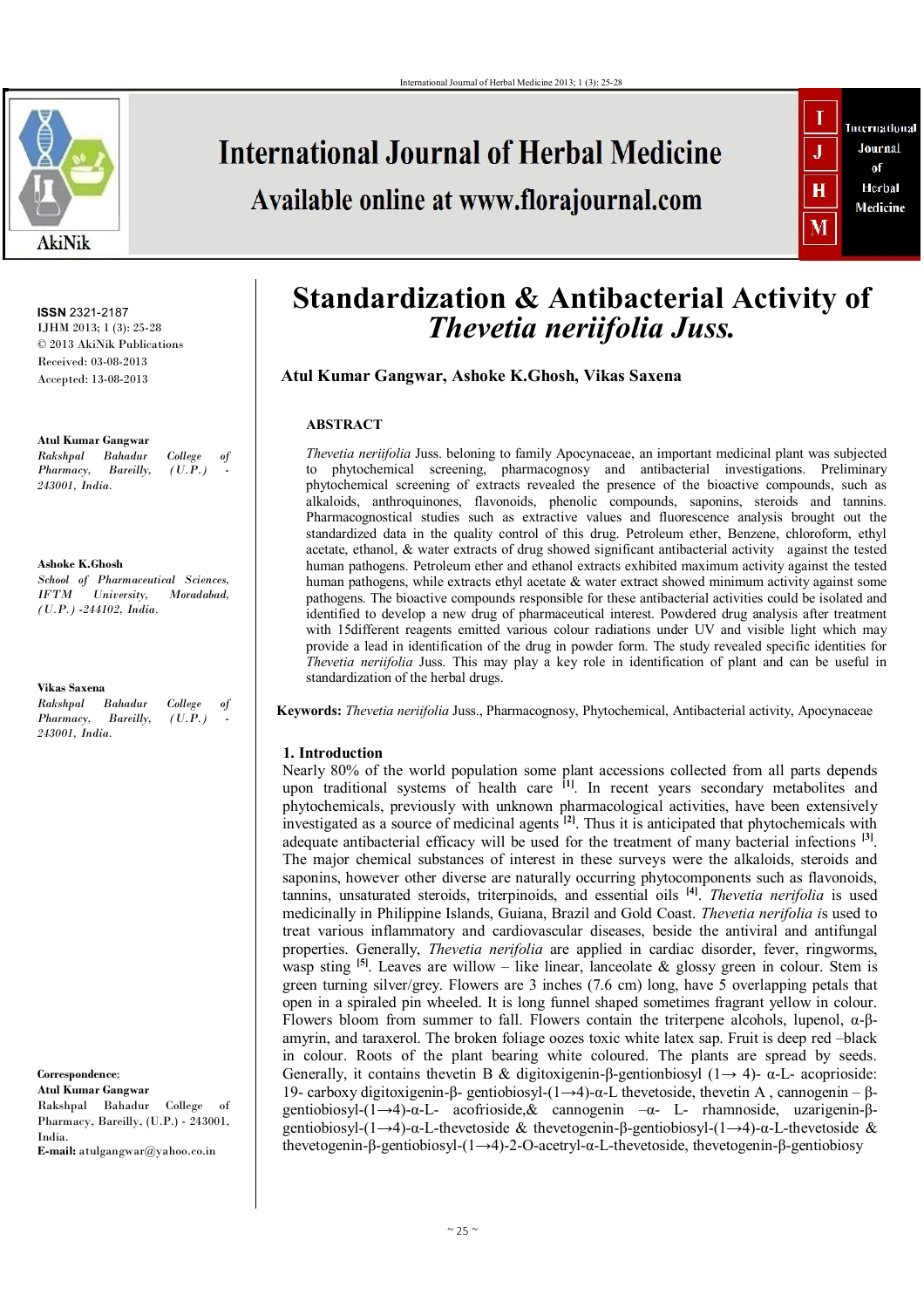-(1→4) –α-L acofrioside, thevetogenin-β- glucoside (1→4)-αthevetoside. It also contains peruvoside so far reported from seeds only and lupeol acetate **[6]** .

# **2. Material and methods**

## **2.1 Plant material and Preparation of the Extracts**

Fresh plant material are collected from Botanical garden of Rakshpal Bahadur college of Pharmacy, Bareilly, U.P., were preserved in 70 % ethyl alcohol for histological studies. Voucher herbarium sample along with the voucher crude drug sample (voucher number- 0456/S.R.) is preserved at the herbarium of Department of Botany, MJP Rohilkhand University, Bareilly Free hand sections were used for histological studies. Quantitative microscopy was done as per the standard methods described by TE Wallis **[7]** .

The collected plant material were chopped into small pieces, shade dried and coarsely powdered with suitable pulverizer. The coarse powder was subjected to successive extraction with warm organic solvents like petroleum ether, Benzene, chloroform, ethyl acetate, ethanol, & water by soxhlet method **[8]** .

#### **2.2 Preliminary Phytochemical Screening [9]**

**2.2.1 Test for alkaloids:** To the test solution in 10 ml menthol, add 1 % (w/v) HCl and any of Mayors reagents, Wagner's reagent or Dragendroff reagent (6 drops). A creamish or brownish red or orange precipitate indicated the presence of alkaloids.

**2.2.2 Test for Anthraquinones:** To the test solution add a benzene drop and ammonia drop, a pink colour indicates the presence of anthraquinons.

#### **2.2.3 Test for Flavonoids:**

- 1) 5ml of dilute ammonia solution was added to a portion of the aqueous filtrate of each plant extract followed by addition of concentrated $H_2SO_4$ . A yellow colour in each extract indicated the presence of flavonoids. The yellow colour disappeared on standing. Few drops of 1% ammonia solution were added to portion of each filtrate. A yellow colour indicates the presence of flavonoids.
- 2) A portion of the powdered plant sample was in each case heated with 10 ml of ethyl acetate over a steam bath for 3 min. The mixture was filtered and 4 ml of the filtrate was shaken with 1 ml of dilute ammonia solution. A yellow colour indicates opposite test for flavonoids. 3) To the test solution in 10 ml of ethanol add conc. HCl-Mg

ribbon developing a pink –tomato red colour indicates the presence of flavonoids.

**2.2.4 Test for Coumarins:** To the test solution add a drop of sodium sulphate developing yellow colour. Indicates the presence of coumarines.

**2.2.5 Test for Phenols:** To the test solution add a drop of ferric chloride. Developing of intense colour develops.

**2.2.6 Test for Saponins:** About 2 g of the powdered sample was boiled in 20 ml of distilled water in a water bath and filtered. 10 ml of the filtrates was mixed with 5ml of distilled water and shaken vigorously for a stable persistent froth, which indicates the presence of saponins.

**2.2.7 Test for steroids:** 2 ml of acetic anhydride was added to the solution along with 2 ml of conc. H2SO4. The colour changed from violet to blue or green in some samples. This indicates the steroids.

**2.2.8 Test for terpenoids:** 5mlof each extract mixed with 2ml of choloform, and 3 ml concentrated  $H<sub>2</sub>SO<sub>4</sub>$  was carefully added to form a layer reddish brown colour of the interface was formed to show positive results for the presence of terpenoids.

**2.2.9 Test for Tannins:** About 0.5 g of the leaves was dried and powdered samples was boiled in 20 ml of water in a test tube and then filtered. A few drops of 0.1% ferric chloride was added and observed for brownish green or blue black colouration.

**2.2.10 Test for amino acids and proteins**: Take 2-3 ml of sample solution in a test tube .Add 3-4 drops of ninhydrine solution and heat. Appearance of purple or violet indicates the presence of proteins.

**2.2.11 Test for carbohydrates:** Add 1ml of Benedicts reagents to test tube and heat the mixture to boiling in a water bath for 2mins .the formation of an orange red colour precipitate due to formation of a copper (I) oxide indicates the presence of reducing sugars.

#### **2.3 Physicochemical parameters**

The percent of loss on drying, total ash, acid insoluble ash, water soluble ash, pH of  $1\%$  w/v solution of aqueous extract and swelling index has been shown in Table 1.

| S. No. | <b>Parameters</b>                        | <b>Average Values</b> |
|--------|------------------------------------------|-----------------------|
|        | Total ash $(\% )$                        | 5.15                  |
|        | Acid-insoluble ash $(\% )$               | 0.65                  |
|        | Water soluble ash $(\%)$                 | 5.92                  |
|        | $pH(1\%$ w/v aqueous extract)            | 7.83                  |
|        | Swelling index                           | 4.32                  |
| b      | Loss on Drying $(\% )$                   | 4.63                  |
| π      | Petroleum ether extractive value $(\% )$ | 1.25                  |
| 8      | Benzene $(\% )$                          | 2.65                  |
| 9      | Chloroform $(\% )$                       | 5.6                   |
| 10     | Ethyl acetate $(\% )$                    | 3.28                  |
| 11     | Ethanol $(\% )$                          | 8.9                   |
| 12     | Distilled water $(\% )$                  | 4.80                  |

**Table 1:** Physicochemical parameters of *Thevetia neriifolia* Juss.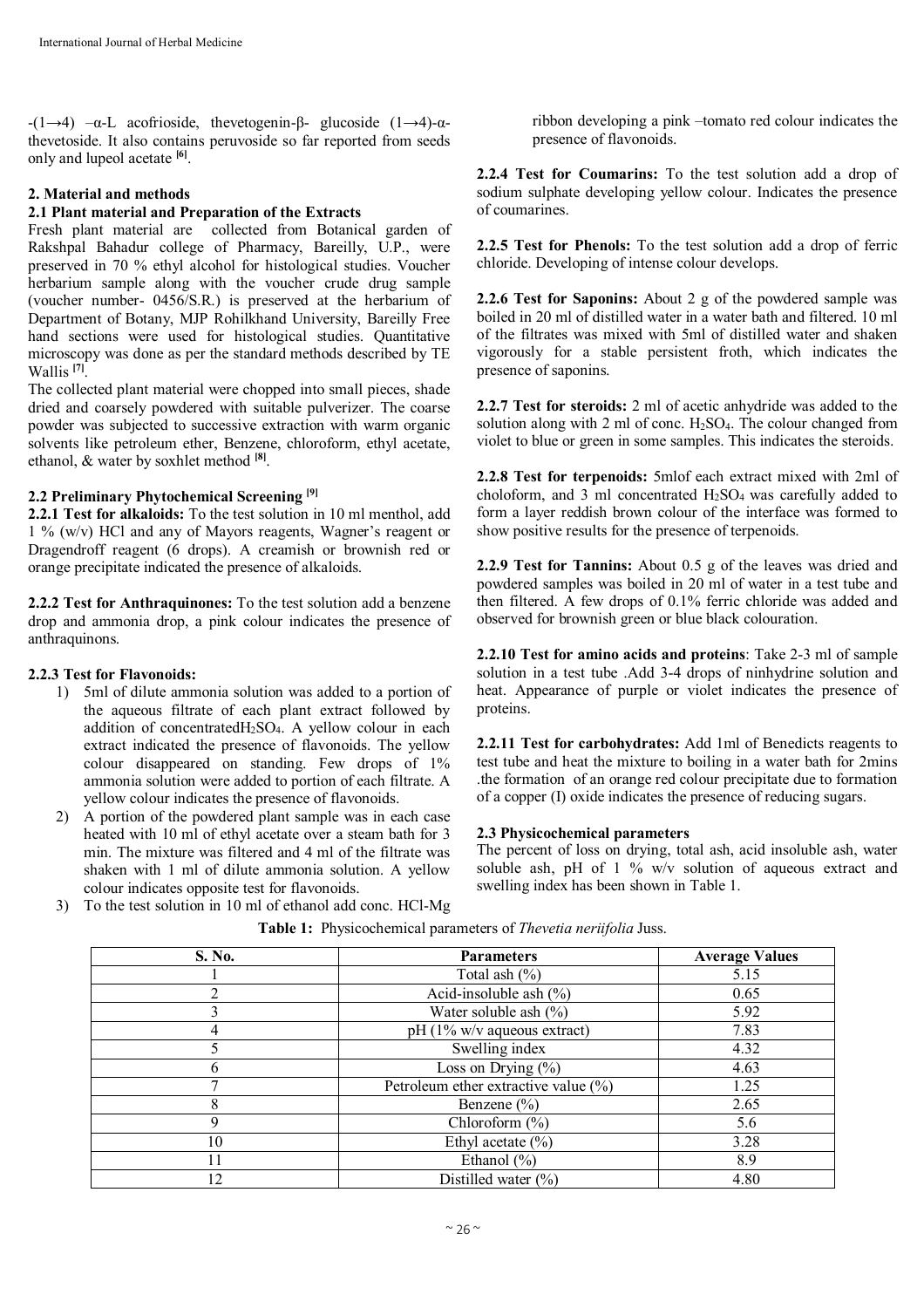A known quantity of dried leaf powder was extracted in a soxhlet apparatus with petroleum ether (60-80ºC), benzene, chloroform, ethyl acetate and ethanol (95 %) and finally macerated with distilled water for 24 hours successively and the % of respective extractive values have been shown in Table 1. The successive extracts were tested for different constituents.

| Table 2: Preliminary phytochemical screening of various extracts of Thevetia neriifolia Juss. |  |
|-----------------------------------------------------------------------------------------------|--|
|                                                                                               |  |

| S.No | <b>Test</b>    | Pet.Ether | <b>Benzene</b> | <b>Chloroform</b> | Ethyl<br>acetate | <b>Ethanol</b> | Water |  |  |
|------|----------------|-----------|----------------|-------------------|------------------|----------------|-------|--|--|
|      | Alkaloids      | - ve      | $+ve$          | - ve              | $+ve$            | $+ve$          | - ve  |  |  |
| 2    | Aminoacids     | - ve      | $+ve$          | - ve              | $+ve$            | - ve           | $+ve$ |  |  |
| 3    | Coumarin       | - ve      | - ve           | - ye              | - ve             | - ve           | - ve  |  |  |
| 4    | Flavonoids     | $+ve$     | - ve           | $+ve$             | $+ve$            | $+ve$          | $+ve$ |  |  |
| 5    | Steroid        | $+ve$     | - ve           | - ye              | - ye             | $+ve$          | $+ve$ |  |  |
| 6    | Phenol         | - ve      | - ve           | - ye              | - ve             | $+ve$          | $+ve$ |  |  |
| 7    | <b>Tannins</b> | - ve      | - ve           | - ve              | $+ve$            | - ve           | - ve  |  |  |
| 8    | Glycosides     | $+ve$     | $+ve$          | $+ve$             | - ve             | $+ve$          | - ve  |  |  |
| 9    | Terpenoids     | $+ve$     | - ve           | - ve              | - ve             | - ve           | - ve  |  |  |
| 10   | Proteins       | - ve      | $+ve$          | $+ve$             | $+ve$            | - ve           | $+ve$ |  |  |
| 11   | Saponin        | - ve      | $+ve$          | $+ve$             | $+ve$            | $+ve$          | $+ve$ |  |  |

Where: +ve – Present and –ve- Absent

**Table 3:** Fluorescence analysis of powder of *Thevetia neriifolia* Juss.

| <b>Treatment</b>     | <b>Visible Light</b> | UV(254 nm)         | UV (366 nm)           |
|----------------------|----------------------|--------------------|-----------------------|
| Drug Powder          | Light green          | Dark green         | <b>Blackish Brown</b> |
| Ammonia              | Reddish brown        | Dark reddish brown | <b>Black</b>          |
| Silver nitrate       | Greenish brown       | Green              | <b>Black</b>          |
| <b>Benzene</b>       | Brown Dark greenish  | Green              | <b>Black</b>          |
| Chloroform           | Dark green           | <b>Black</b>       | <b>Black</b>          |
| <b>Butane</b>        | Green                | Dark Green         | <b>Black</b>          |
| $H_2SO_4$            | <b>Black</b>         | <b>Black</b>       | <b>Black</b>          |
| Conc.HCL             | Green                | Greenish yellow    | <b>Black</b>          |
| Toluene              | Green                | Dark Green         | <b>Black</b>          |
| <b>Ethyl Acetate</b> | Greenish brown       | Buff               | <b>Black</b>          |
| 10%NaOH solution     | Dark green           | Buff green         | Dark black            |
| Perchloric Acid      | <b>Black</b>         | <b>Black</b>       | Dark Black            |

**Table 4:** Antibacterial activity of *Thevetia nerifolia* extracts against some organisms

| <b>Tested</b><br>micro-<br>organis<br>m | Zone of inhibition (mm)                                                                                          |               |                     |                |                |               |                     |                |                          |                          |                          |                |                          |                          |                |                |                |                |                                  |                |     |               |                     |     |
|-----------------------------------------|------------------------------------------------------------------------------------------------------------------|---------------|---------------------|----------------|----------------|---------------|---------------------|----------------|--------------------------|--------------------------|--------------------------|----------------|--------------------------|--------------------------|----------------|----------------|----------------|----------------|----------------------------------|----------------|-----|---------------|---------------------|-----|
| Extrac                                  | <b>Chloroform</b><br><b>Ethanol</b><br><b>Ethyl</b> acetate<br>Water<br><b>Petroleum ether</b><br><b>Benzene</b> |               |                     |                |                |               |                     |                |                          |                          |                          |                |                          |                          |                |                |                |                |                                  |                |     |               |                     |     |
| (mg/ml)                                 | 10<br>$\theta$                                                                                                   | 5<br>$\Omega$ | $\overline{2}$<br>5 | <b>St</b><br>d | 10<br>$\theta$ | 5<br>$\Omega$ | $\overline{2}$<br>5 | <b>St</b><br>d | 10<br>$\Omega$           | 5<br>$\mathbf{0}$        | $\overline{c}$<br>5      | <b>St</b><br>d | 10<br>$\mathbf{0}$       | 5<br>$\theta$            | 2<br>5         | <b>St</b><br>d | 10<br>$\theta$ | 5<br>$\theta$  | $\overline{c}$<br>5              | <b>St</b><br>d | 100 | 5<br>$\Omega$ | $\overline{2}$<br>5 | Std |
| <b>AR12</b>                             | 14                                                                                                               |               | 9                   | 26             | 17             | 4             | 3                   | 23             | $\overline{\phantom{a}}$ | $\overline{\phantom{a}}$ | $\overline{\phantom{a}}$ | 36             | $\overline{\phantom{a}}$ | $\overline{\phantom{a}}$ | $\blacksquare$ | 28             | 26             | 2              | л.<br>$\mathbf{Q}$               | 36             | 9   | 7             | 3                   | 36  |
| <b>AR22</b>                             | 17                                                                                                               |               | $\mathcal{R}$       | 24             | 16             | 4             | 9                   | 26             | $\overline{\phantom{0}}$ | $\overline{\phantom{a}}$ | $\overline{\phantom{0}}$ | 34             | 9                        | 6                        | 5              | 26             | 21             | 8              | $\mathbf{r}$                     | 32             | 11  | 9             | 5                   | 28  |
| <b>AR32</b>                             | 16                                                                                                               | 3             |                     | 24             | 16             | 4             |                     | 24             | $\overline{\phantom{a}}$ | $\overline{\phantom{a}}$ | $\overline{\phantom{a}}$ | 32             | $\overline{\phantom{a}}$ | $\overline{\phantom{a}}$ | $\blacksquare$ | 29             | 24             | $\overline{2}$ | $\overline{c}$<br>$\overline{9}$ | 34             | 11  | 9             | 6                   | 33  |
| <b>AR42</b>                             | 14                                                                                                               | $\mathcal{L}$ | 8                   | 22             | 14             |               | $\mathbf{z}$        | 25             | $\overline{\phantom{0}}$ | $\overline{\phantom{a}}$ | $\overline{\phantom{a}}$ | 32             | 13                       |                          | 9              | 24             | 22             | 9              | $\overline{7}$                   | 35             | 9   | $\tau$        | 3                   | 31  |

 **Where: AR12-** E.coli, **AR22-**Salmonella typhi**, AR32-**Staphylococcus pneumonia**, AR42-** Staphylococcus aureus

The petroleum ether, benzene, chloroform, ethyl acetate, ethanol and water extracts revealed presence of alkaloids, glycosides,

flavonoids, proteins and amino acids Table 2.